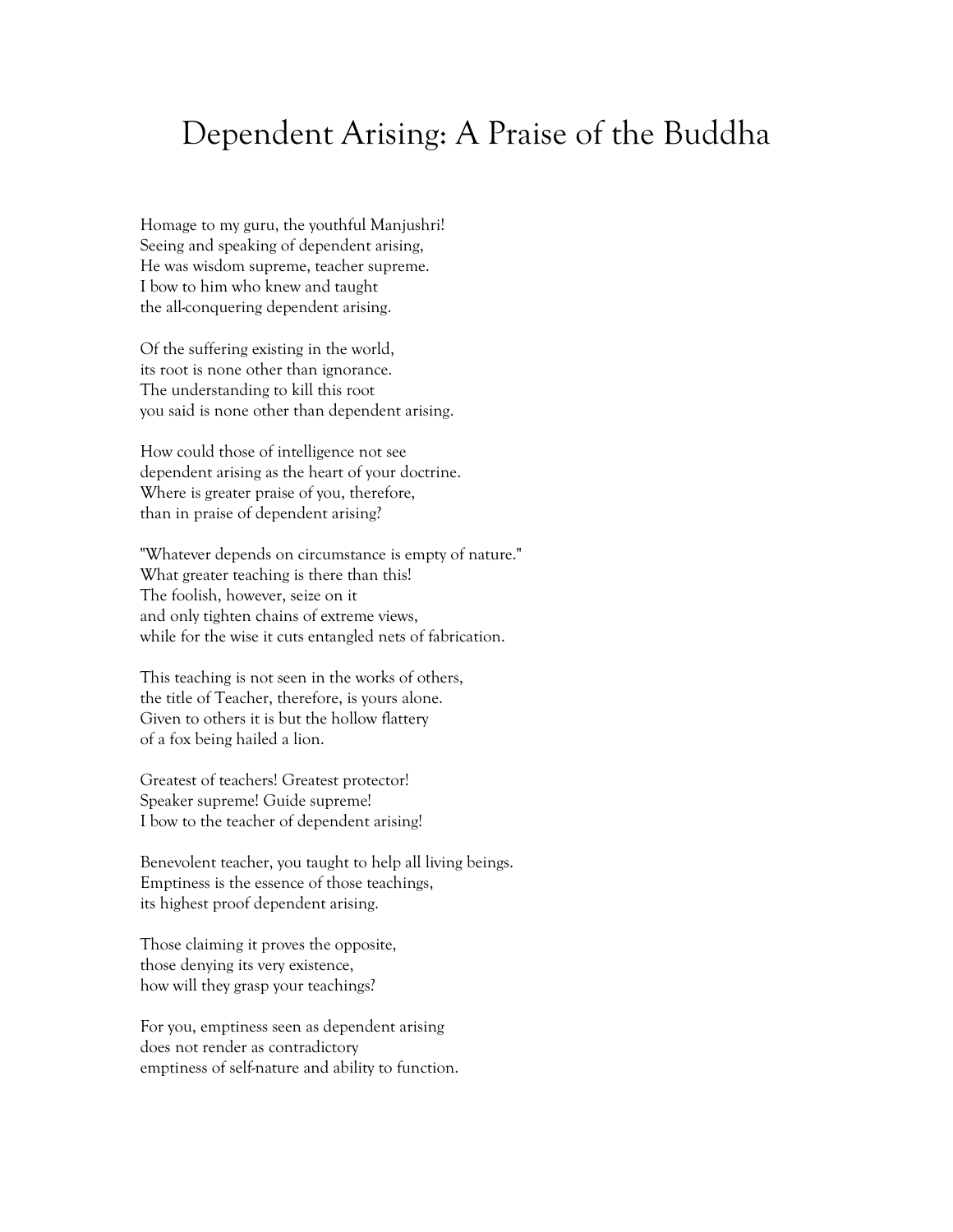To hold to the opposite, however-that with emptiness there can be no function and with function, no emptiness- is to fall into a dangerous trap.

In your teachings, therefore, knowledge of dependent arising is highly praised, but it will not be known to views of self or nonexistence.

Nondependence, you have said, is like the sky flower. Nondependence, therefore, does not exist. Anything existent by its own nature contradicts existence by cause and circumstance.

Nothing is not dependently arising; nothing, therefore, is not empty of self-nature.

Self-nature, you said, cannot be destroyed. Phenomena, therefore, possessed of nature, would render nirvana impossible. Samsara likewise would have no end.

You spoke, therefore, with the roar of a lion again and again on this absence of nature, and amid the assemblies of the wise, who dared to challenge you?

The absence of self-nature anywhere, this arising because of that, both presentations are true, and what need to say that both come together without contradiction.

Moreover, by reason of dependent arising, one will not depend on extreme views. This is the excellent teaching, my protector, that renders you orator supreme.

All this by nature is empty, and this arises from that. Such realizations do not hinder but mutually complement. What is more wonderful, more astonishing than that? Praising you this way is praise indeed; all other praise is lesser.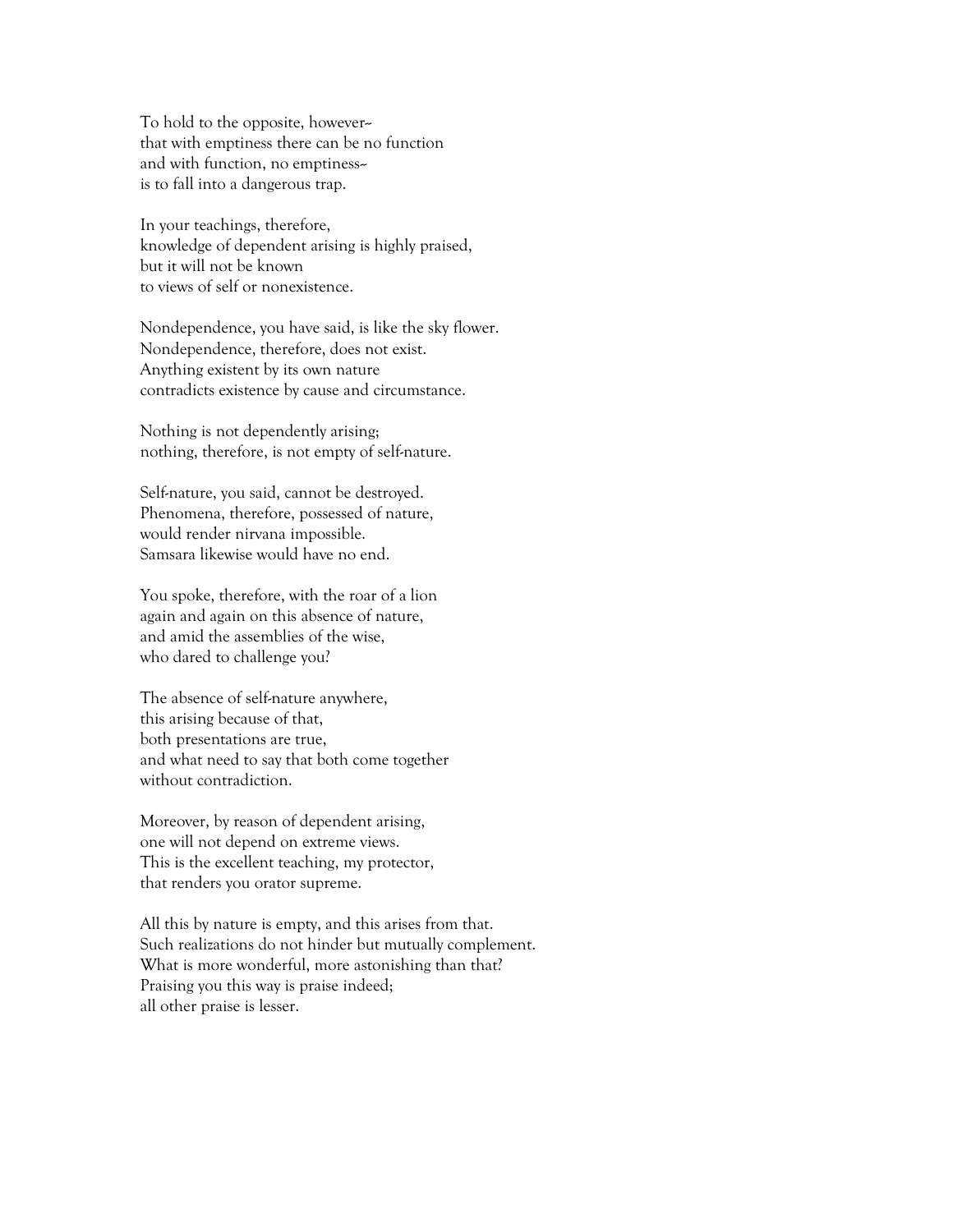That some, hostile to you, held as the slaves of ignorance, are unable to bear the sounds of no self-nature comes as no surprise.

That others, accepting dependent arising, the crown jewel of your teaching, are unable to tolerate the roar of emptiness does surprise me.

If by the very name of dependent arising, gateway supreme to no self-nature, self-nature is asserted, how will they be led to that noble path that pleases you, that incomparable highway well-traveled by exalted beings?

Self-nature--real and nondependent; dependent arising--unreal and of dependent nature; how, without contradiction, could these two ever come together?

Consequently, that which dependently arises has forever been empty and void of nature. Things, however, do not appear that way. All this, you have said, is therefore like an illusion.

"Others may attack your teaching but they will never be any match." Such claims are validated by dependent arising. How? Because its explanation casts away all possibility of flawed assertion and faulty denial of all phenomena evident or hidden.

This very path of dependent arising, the reason for seeing your words as unparalleled, generates conviction in the validity of other teachings.

Having seen the truth, you taught it. Those following you will leave all troubles far behind, for they will cut to the root of every fault.

Those, however, outside your teachings, though they practice long and hard, are those who beckon back faults, for they are welded to views of self.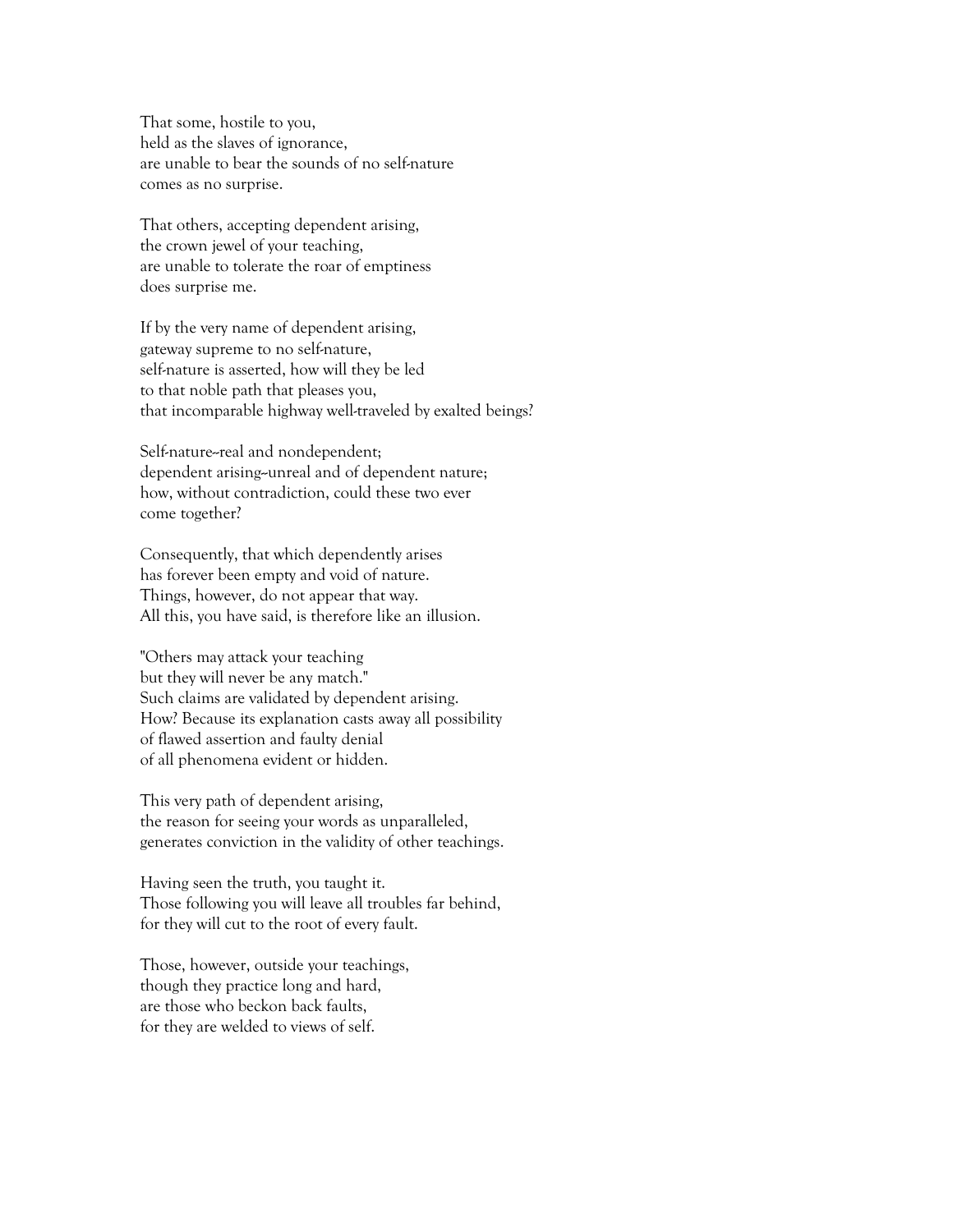Ah! When the wise see the difference, how could they not revere you from the very depths of their hearts!

What need to talk of many teachings! The simplest conviction in just a single part brings on the greatest of joy!

Alas! My mind is ruined by ignorance! For so long have I gone for refuge to this great store of meritorious qualities, yet not a single one do I possess.

As yet, however, my life has not slipped between the jaws of the Lord of Death and, having a modicum of faith in you, I do consider myself fortunate. Among teachers, the teacher of dependent arising, among knowledge, knowledge of dependent arising. These two, like a mighty conqueror in the world, you know to be supreme, where others do not.

All that you have taught proceeds from dependent arising; its purpose, the transcending of suffering. Nothing you do, therefore, is not for peace.

Ah! Your teachings! Those whose ears they fall upon will all find peace. Who, therefore, would not hold them dear?

Across their breadth, no contradiction; opponents' arguments all destroyedfulfilling the two aims of living beings. My joy in these teachings grows and grows.

For this knowledge you gave awayover countless eons again and againyour loved ones, your possessions, sometimes your body, other times your life.

Seeing such qualities I am drawn by your mind like a fish on the hook. Not hearing your Dharma from you in person, such misfortune!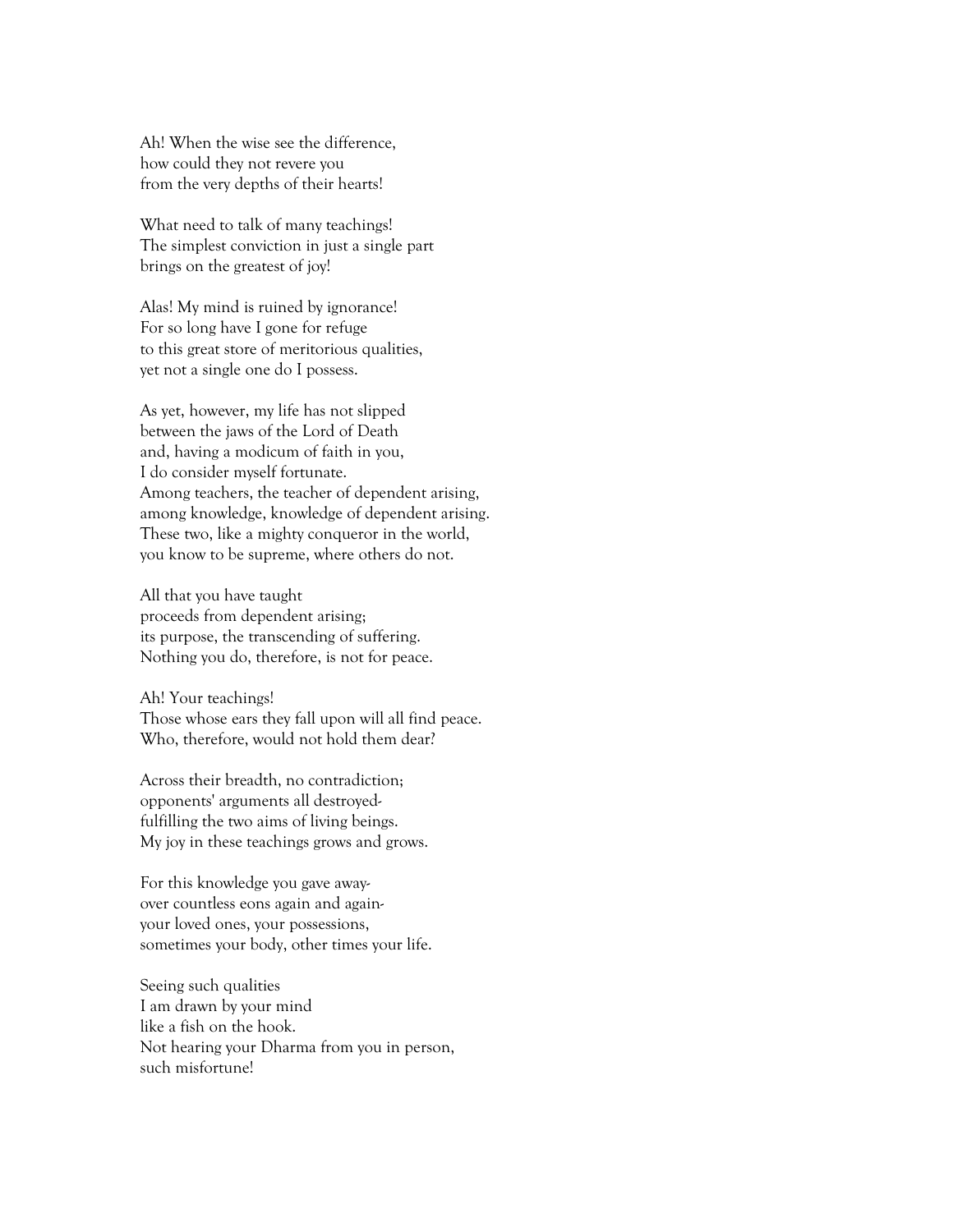By the pain of such sorrow, my mind will never give you up, like the mind of a mother for her precious child.

And yet as I think on your words, hearing you talk of this and that, teacher with a voice melodic as Brahma, resplendent with features of perfection encircled by garlands of light, your enlightened form reflects in my mind, like the cool light of the moon, medicine for my feverish torment.

Those unwise in this wonderful doctrine were confused and entangled like plaited grass. Seeing this, I followed with diligence the great scholars, seeking again and again your thoughts, poring over many works of our and others' tradition, yet still my mind was torn by doubts.

When, with the kindness of my lamas, I saw this unsurpassed vehicle of yours leaving behind extremes of existence and nonexistence, elucidated by the prophesied Nagarjuna, his lotus grove illuminated by the moonlight of the glorious Chandrakirti's teachings, whose globe of stainless wisdom moved freely through the sky of your words, dispelling the darkness that holds to extremes, outshining the stars of false speakersit was then that my mind found its peace.

Of all Buddha's deeds his words were the greatest, and they were words of dependent arising. Let the wise, therefore, remember him this way.

Becoming ordained into the way of the Buddha by not being lax in study of his words, and by yoga practice of great resolve, this monk devotes himself to that great purveyor of truth.

Due to the kindness of my lamas, I have met the teachings of the greatest of teachers. I dedicate this virtue, therefore, for every living being to be nourished by true spiritual friends.